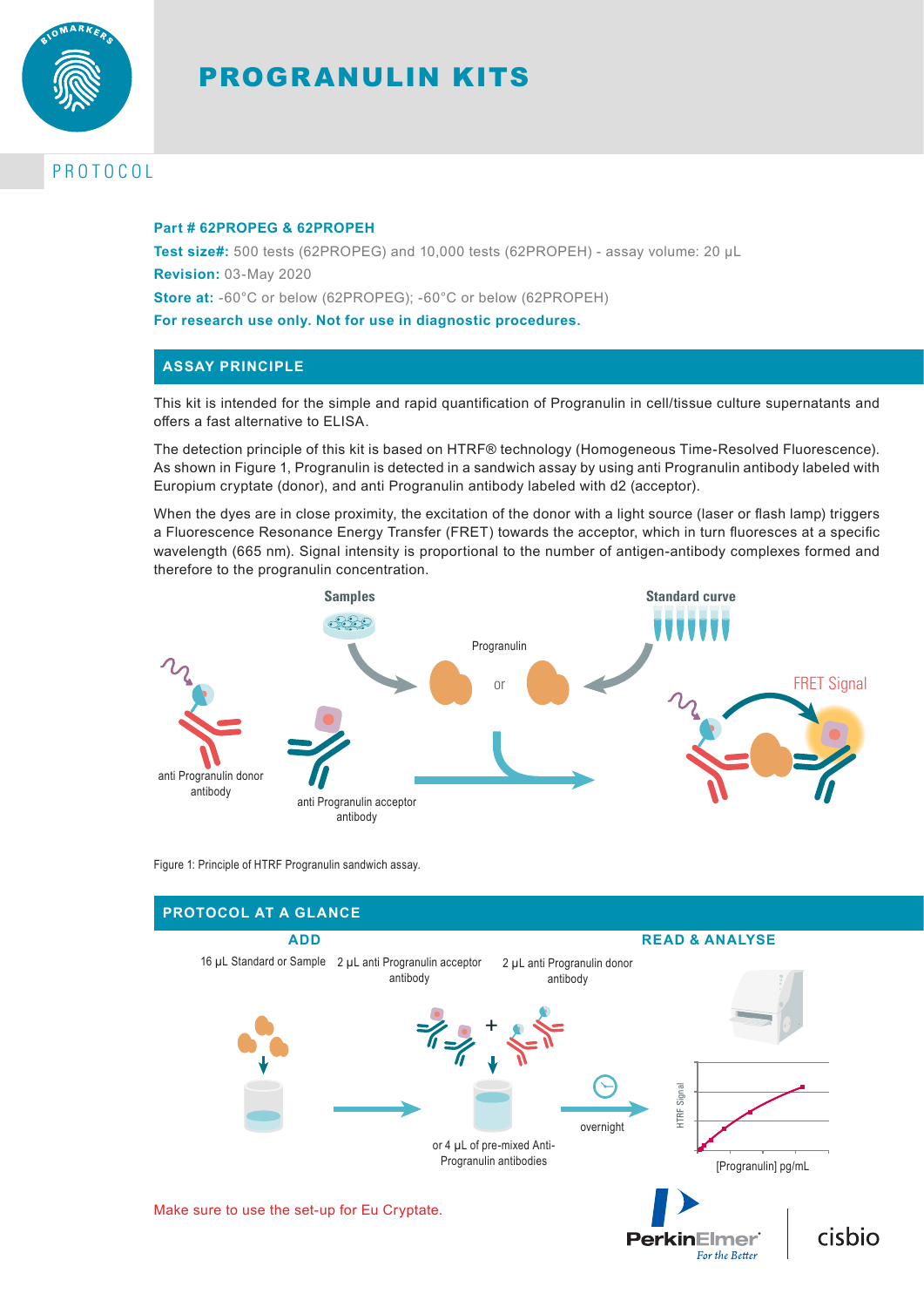### **MATERIALS PROVIDED:**

| <b>KIT COMPONENTS</b>            | <b>500 TESTS *</b><br>CAT#62PROPEG | 10,000 TESTS *<br><b>CAT#62PROPEH</b> |
|----------------------------------|------------------------------------|---------------------------------------|
| Progranulin Standard             | 1 vial - $50 \mu L$                | 1 vial - $50 \mu L$                   |
| Frozen                           | $1 \mu g/mL$                       | $1 \mu g/mL$                          |
|                                  | 1 vial - $20 \mu L$                | 1 vial - 0.4 mL                       |
| Progranulin Eu Cryptate Antibody | Frozen - 50X                       | Frozen - 50X                          |
|                                  | 1 vial - 20 µL                     | 1 vial - 0.4 mL                       |
| Progranulin d2 Antibody          | Frozen - 50X                       | Frozen - 50X                          |
| Diluent #5 **                    | 1 vial                             | 1 vial                                |
| 5X                               | 2 mL                               | $10 \text{ mL}$                       |
| Detection buffer ***             | 2 vials                            | 1 vial                                |
|                                  | $1.5$ mL                           | 50 mL                                 |
| ready-to-use                     | Detection Buffer #3                | Detection Buffer #3                   |

\* When used as advised, the two available kit sizes will provide sufficient reagents for 500 tests and 10,000 tests respectively in 20 µL final volume..

Assay volumes can be adjusted proportionally to run the assay in 96 or 1536 well microplates.

\*\* Medium like cell culture medium can be an alternative to the diluent.

\*\*\* The Detection buffer is used to prepare working solutions of acceptor and donor reagents.

#### **PURCHASE SEPARATELY:**

• HTRF®-Certified Reader. Make sure the setup for Eu Cryptate is used.

For a list of HTRF-compatible readers and set-up recommendations, please visit www.cisbio.com/compatible-readers

• Small volume (SV) detection microplates - Use white plate only. For more information about microplate recommendations, please visit our website at: cisbio.com/microplates-recommendations

# **STORAGE AND STABILITY**



Store the kit at -60°C or below.

Under proper storage conditions, reagents are stable until the expiry date indicated on the label. Diluent and detection buffer are shipped frozen, but can be stored at 2-8°C in your premises.

If lyophilized, reconstituted reagents, antibodies, and standard stock solutions may be frozen and thawed only once. To avoid freeze/thaw cycles, it is recommended to dispense remaining stock solutions into disposable plastic vials for storage at -60°C or below .

Reagents

Volume of Progranulin standard aliquots should not be under 10 µL.

# **REAGENT PREPARATION**

#### **BEFORE YOU BEGIN:**

- It is very important to prepare reagents in the specified buffers. The use of an incorrect diluent may affect reagent stability and assay results.
- Thaw the frozen reagents at room temperature, allow them to warm up to room temperature for at least 30 mins before use
- Before use, allow Diluent and Detection buffer to warm up at room temperature and homogenize them with a vortex.
- Antibody solutions must be prepared in individual vials and can be mixed prior to dispensing.
- Progranulin standards (for standard curve) must be prepared in diluent or in the same medium as the samples.

# **TAKE CARE TO PREPARE STOCK AND WORKING SOLUTIONS ACCORDING TO THE DIRECTIONS FOR THE KIT SIZE YOU HAVE PURCHASED.**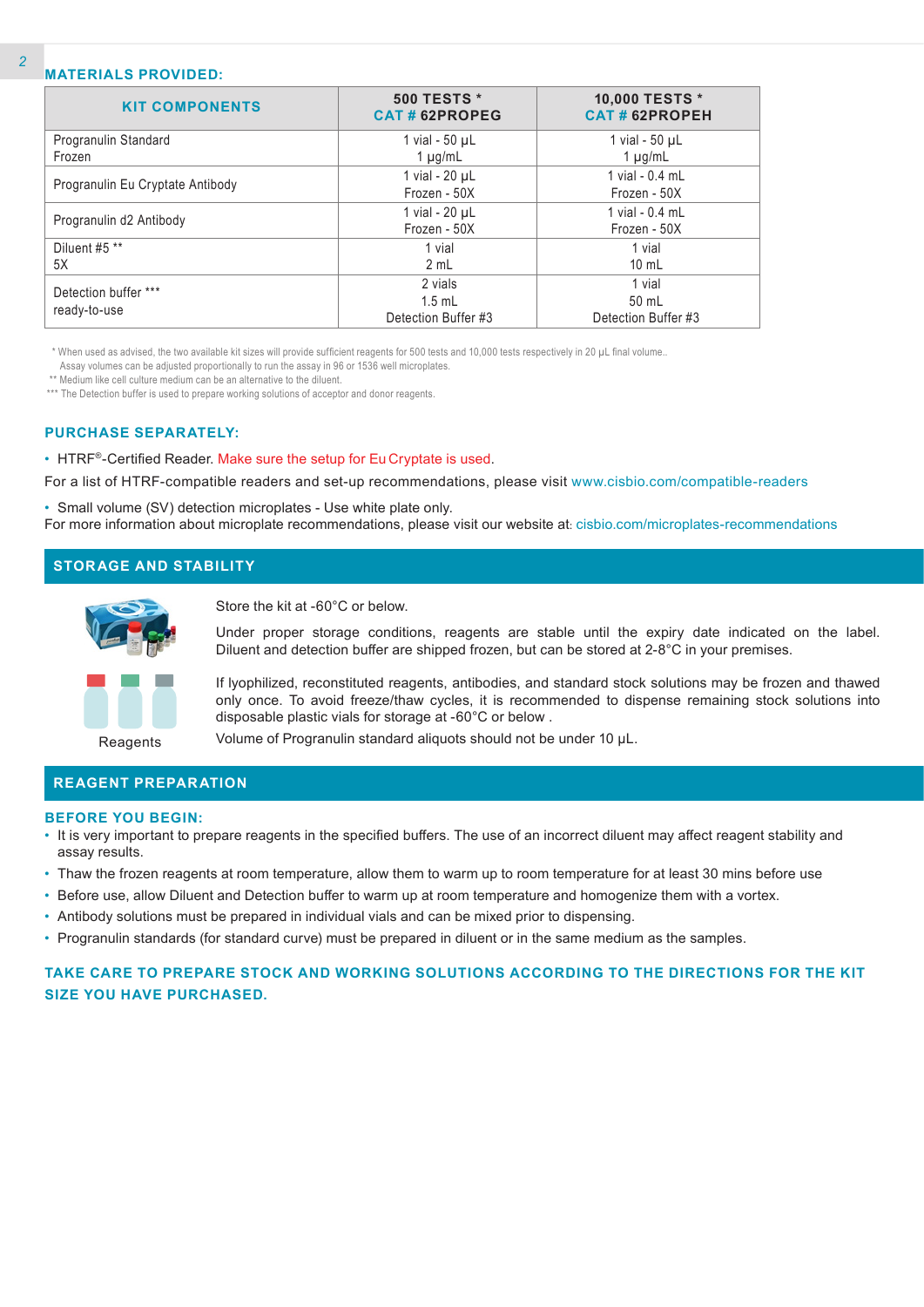# **TO PREPARE REAGENT STOCK SOLUTIONS:**

| 500 TESTS KIT - 62PROPEG                                                                                                                                                                                                                                                                                                       |                                       |             | 10,000 TESTS KIT - 62PROPEH                                                                                                                                                                                                                                                                                                      |
|--------------------------------------------------------------------------------------------------------------------------------------------------------------------------------------------------------------------------------------------------------------------------------------------------------------------------------|---------------------------------------|-------------|----------------------------------------------------------------------------------------------------------------------------------------------------------------------------------------------------------------------------------------------------------------------------------------------------------------------------------|
|                                                                                                                                                                                                                                                                                                                                | Anti-Progranulin Eu Cryptate antibody |             |                                                                                                                                                                                                                                                                                                                                  |
| Thaw the Progranulin Eu Cryptate antibody . Mix<br>gently.<br>This 50X stock solution can be frozen and stored at<br>-60°C or below.                                                                                                                                                                                           |                                       |             | Thaw the Progranulin Eu Cryptate antibody . Mix<br>gently.<br>This 50X stock solution can be frozen and stored at<br>-60°C or below.                                                                                                                                                                                             |
|                                                                                                                                                                                                                                                                                                                                | Anti-Progranulin d2 antibody          |             |                                                                                                                                                                                                                                                                                                                                  |
| Thaw the Progranulin d2 antibody. Mix gently.<br>This 50X stock solution can be frozen and stored at<br>-60°C or below.                                                                                                                                                                                                        |                                       |             | Thaw the Progranulin d2 antibody . Mix gently.<br>This 50X stock solution can be frozen and stored at<br>-60°C or below.                                                                                                                                                                                                         |
|                                                                                                                                                                                                                                                                                                                                | Progranulin Standard                  |             |                                                                                                                                                                                                                                                                                                                                  |
| Thaw the Progranulin standard solution in order to<br>obtain a 1 µg/mL stock solution. Mix gently.                                                                                                                                                                                                                             |                                       |             | Thaw the Progranulin standard solution in order to<br>obtain a 1 µg/mL stock solution. Mix gently.                                                                                                                                                                                                                               |
|                                                                                                                                                                                                                                                                                                                                | <b>Diluent</b>                        |             |                                                                                                                                                                                                                                                                                                                                  |
| Dilute 5-fold the 5 X diluent #5 with distilled water:<br>homogenize the 5 X diluent #5 with a vortex and add 1<br>volume of stock solution in 4 volumes of distilled water<br>(e.g., 1 mL of diluent + 4 mL of distilled water). Mix<br>gently after dilution. This 1X diluent can be frozen and<br>stored at -60°C or below. | 4 vol                                 | 1 vol<br>5X | Dilute 5-fold the 5 X diluent #5 with distilled water:<br>homogenize the 5 X diluent #5 with a vortex and add 1<br>volume of stock solution in 4 volumes of distilled water<br>(e.g., 10 mL of diluent + 40 mL of distilled water). Mix<br>gently after dilution. This 1X diluent can be frozen and<br>stored at -60°C or below. |
|                                                                                                                                                                                                                                                                                                                                | Detection buffer                      |             |                                                                                                                                                                                                                                                                                                                                  |
| The Detection buffer is ready-to-use.                                                                                                                                                                                                                                                                                          |                                       |             | The Detection buffer is ready-to-use.                                                                                                                                                                                                                                                                                            |

# **TO PREPARE ANTIBODY WORKING SOLUTIONS:**

Each well requires 2 µL of Progranulin-Eu Cryptate Antibody and 2 µL of Progranulin-d2 Antibody.

Prepare the two antibody solutions in separate vials.

| 500 TESTS KIT - 62PROPEG                                                                                                                                                                                                                                                                                                                  |                 | 10,000 TESTS KIT - 62PROPEH      |                                                                                                                                                                                                                                                                                                                                             |  |
|-------------------------------------------------------------------------------------------------------------------------------------------------------------------------------------------------------------------------------------------------------------------------------------------------------------------------------------------|-----------------|----------------------------------|---------------------------------------------------------------------------------------------------------------------------------------------------------------------------------------------------------------------------------------------------------------------------------------------------------------------------------------------|--|
|                                                                                                                                                                                                                                                                                                                                           |                 | Progranulin Eu Cryptate antibody |                                                                                                                                                                                                                                                                                                                                             |  |
| Dilute 50-fold the 50X stock solution (thawed<br>reagent) of Progranulin Eu Cryptate antibody stock<br>solution with the Detection buffer #3 : add 1 volume<br>of Eu Cryptate antibody stock solution in 49 volumes<br>of Detection buffer #3 (e.g., 20 µL of Eu Cryptate<br>antibody stock solution + 980 µL of Detection Buffer<br>#3). | 49 vol<br>1 vol | $49$ vol<br>1 vol                | Dilute 50-fold the 50X stock solution (thawed<br>reagent) of Progranulin Eu Cryptate antibody stock<br>solution with the Detection buffer #3 : add 1 volume<br>of Eu Cryptate antibody stock solution in 49 volumes<br>of Detection buffer #3 (e.g., 0.4 mL of Eu Cryptate<br>antibody stock solution + 19.6 mL of Detection Buffer<br>#3). |  |
|                                                                                                                                                                                                                                                                                                                                           |                 | Progranulin d2 antibody          |                                                                                                                                                                                                                                                                                                                                             |  |
| Dilute 50-fold the 50X stock solution (thawed<br>reagent) of Progranulin d2 antibody stock solution<br>with the Detection buffer #3 : add 1 volume of d2-<br>antibody stock solution in 49 volumes of Detection<br>buffer #3 (e.g., 20 $\mu$ L of d2-antibody stock solution +<br>980 µL of Detection Buffer #3).                         | 49 vol<br>1 vol | 49 vol<br>1 vol                  | Dilute 50-fold the 50X stock solution (thawed<br>reagent) of Progranulin d2 antibody stock solution<br>with the Detection buffer #3 : add 1 volume of d2<br>antibody stock solution in 49 volumes of Detection<br>buffer #3 (e.g., 0.4 mL of d2 antibody stock solution<br>+ 19.6 mL of Detection Buffer #3).                               |  |
|                                                                                                                                                                                                                                                                                                                                           |                 | Antibody mix                     |                                                                                                                                                                                                                                                                                                                                             |  |
| It is possible to pre-mix the two ready-to-use<br>antibody solutions just prior to dispensing the<br>reagents by adding 1 volume of d2 antibody solution<br>to 1 volume of Cryptate antibody solution (e.g. 1 mL<br>of d2 antibody + 1 mL of Cryptate antibody).                                                                          |                 |                                  | It is possible to pre-mix the two ready-to-use<br>antibody solutions just prior to dispensing the<br>reagents by adding 1 volume of d2 antibody solution<br>to 1 volume of Cryptate antibody solution (e.g. 1 mL<br>of d2 antibody + 1 mL of Cryptate antibody).                                                                            |  |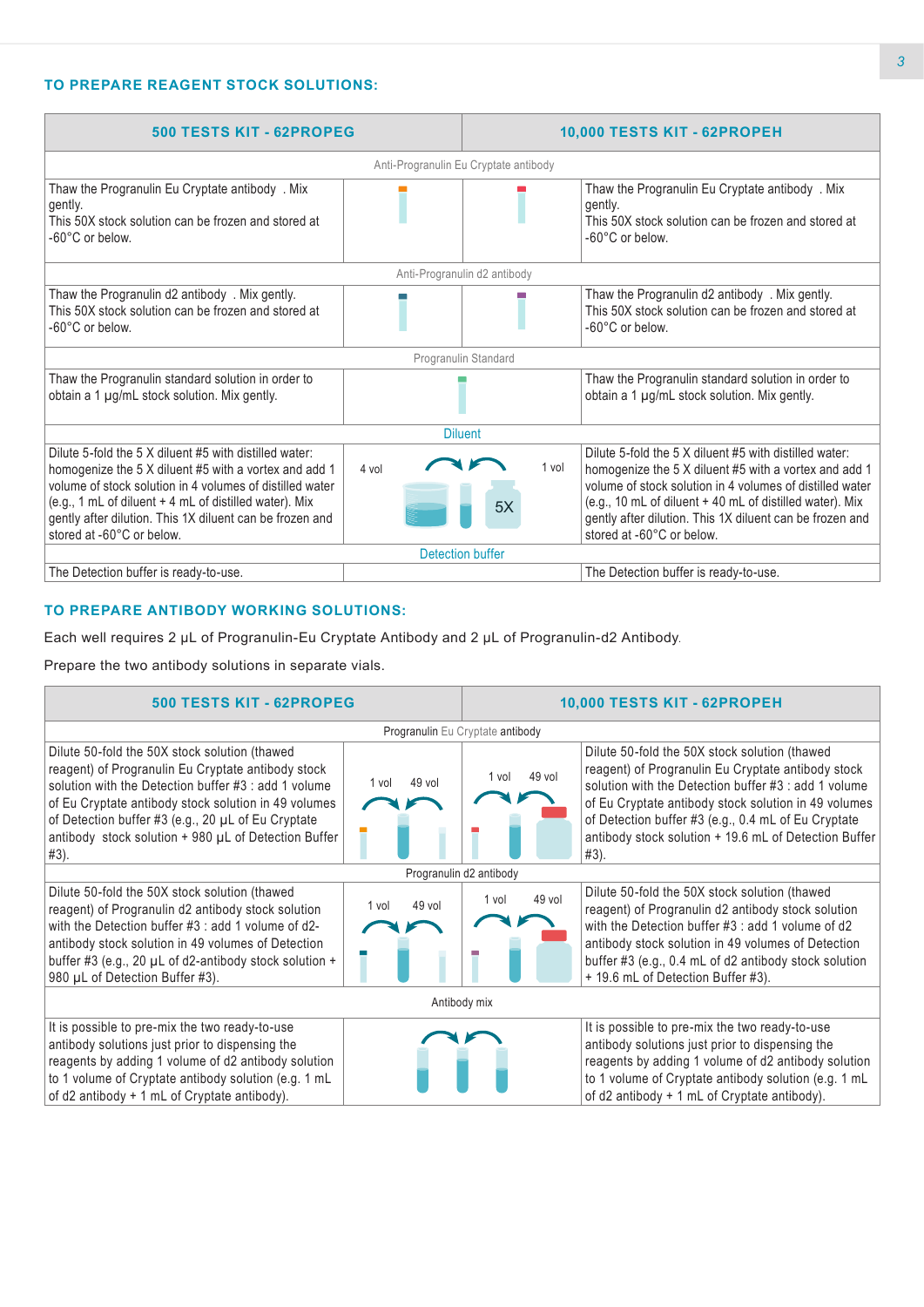## **TO PREPARE STANDARD WORKING SOLUTIONS:**

- Each well requires 16 µL of standard.
- Dilute the standard stock solution serially with diluent #5 (1X)
- In order to check for a potential interference effect from your own assay buffer when using the assay for the first time, we highly recommend the parallel preparation of a standard curve in your own supplemented cell culture medium and in diluent #5 (1X).
- In order to counteract any standard sticking, we recommend changing tips between each dilution.

#### A recommended standard dilution procedure is listed and illustrated below:

Dilute the standard stock solution 20-fold with diluent #5 (1X) to prepare high standard (std 7): e.g. take 10 µL of standard stock solution and add it to 190 µL of diluent #5 (1X). Mix gently.

Use the high standard (std 7) to prepare the standard curve using 1/2.3 serial dilutions as follows:

- Dispense 130 µL of diluent #5 (1X) in each vial from Std 6 to Std 0.
- Add 100 µL of standard to 130 µL of diluent #5 (1X), mix gently and repeat the 1/2.3 serial dilution to make standard solutions: std6, std5, std4, std3, std2, std1.

This will create 7 standards for the analyte. Std 0 (Negative control) is diluent #5 (1X) or appropriate culture medium alone.



| <b>STANDARD</b>         | <b>SERIAL DILUTIONS</b>                              | <b>PROGRANULIN WORKING</b><br><b>SOLUTIONS (PG/ML)</b> |
|-------------------------|------------------------------------------------------|--------------------------------------------------------|
| Standard Stock solution | Thawed stock solution                                | 1.000.000                                              |
| Standard 7              | 10 µL stock solution $+$ 190 µL Diluent #5 (1X)      | 50.000                                                 |
| Standard 6              | 100 $\mu$ L standard 7 + 130 $\mu$ L Diluent #5 (1X) | 21.739                                                 |
| Standard 5              | 100 $\mu$ L standard 6 + 130 $\mu$ L Diluent #5 (1X) | 9,452                                                  |
| Standard 4              | 100 µL standard $5 + 130$ µL Diluent #5 (1X)         | 4.109                                                  |
| Standard 3              | 100 $\mu$ L standard 4 + 130 $\mu$ L Diluent #5 (1X) | 1.787                                                  |
| Standard 2              | 100 $\mu$ L standard 3 + 130 $\mu$ L Diluent #5 (1X) | 777                                                    |
| Standard 1              | 100 µL standard $2 + 130$ µL Diluent #5 (1X)         | 338                                                    |
| Standard 0              | 100 $\mu$ L Diluent #5 (1X)                          | 0                                                      |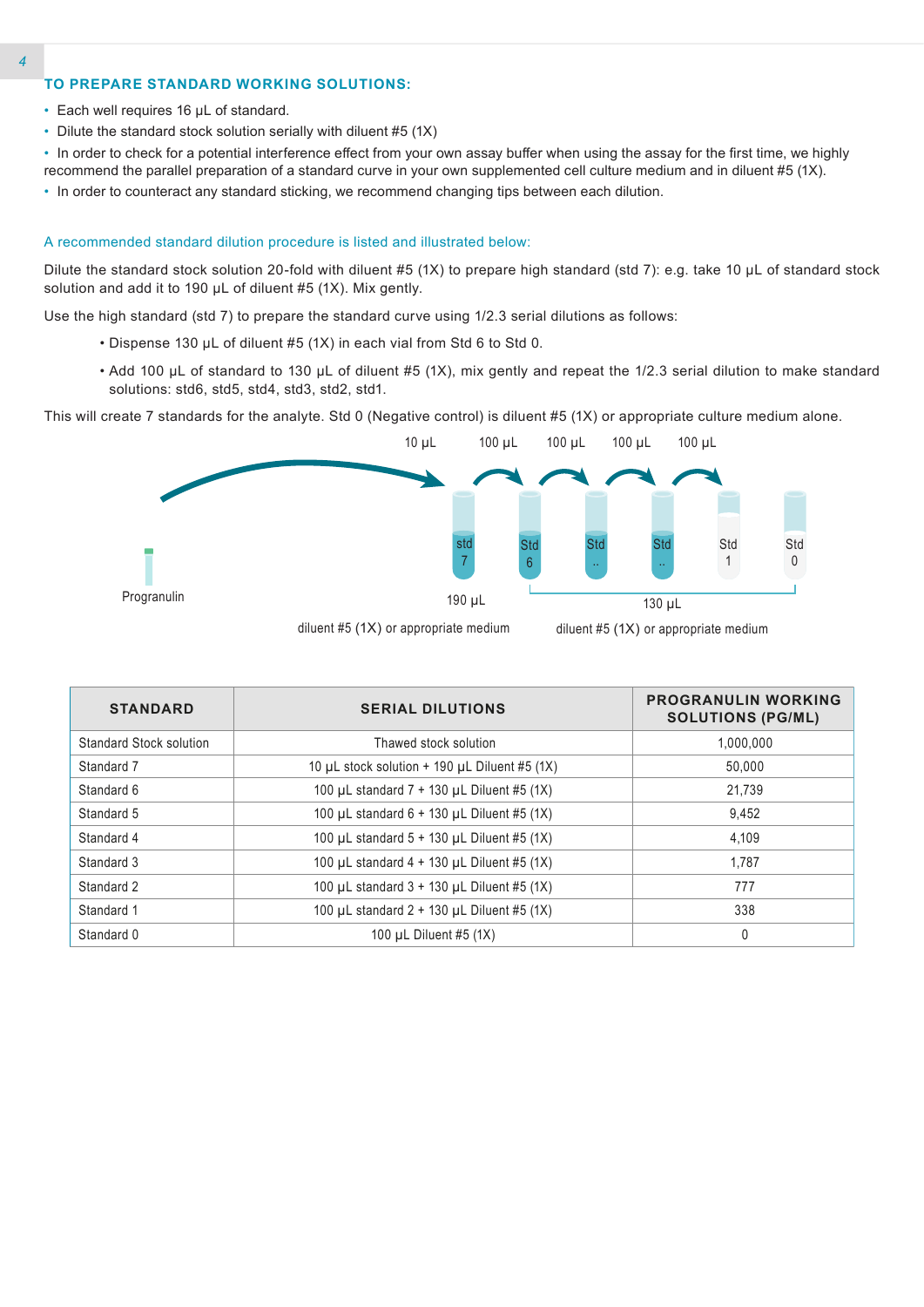# **TO PREPARE SAMPLES:**

• Each well requires 16 µL of sample.

• Just after their collection, put the samples at 4°C and test them immediately. For later use, samples should be dispensed into disposable plastic vials and stored at -60°C or below. Avoid multiple freeze/thaw cycles.

• Samples with a concentration above the highest standard (std 7) must be diluted diluent #5 (1X) or in your appropriate sample medium.

• In order to measure human Progranulin in cell lysates, cells must be lyzed with Lysis Buffer #4 (1X) for 30 min at RT under gentle shaking. Please note that the 4X stock solution of Lysis Buffer #4 must be ordered separately (Ref# 64KL4FDF, 130 mL) and 4-fold diluted with distilled water before use.

### **ASSAY PROTOCOL**

|                                   | Standard (Std 0 - std 7)                                                               | <b>Samples</b>                                                    |  |  |  |  |  |
|-----------------------------------|----------------------------------------------------------------------------------------|-------------------------------------------------------------------|--|--|--|--|--|
| Step                              | Dispense 16 µL of each Progranulin standard<br>(Std 0 - std 7) into each standard well | Dispense 16 µL of each sample into each sample well               |  |  |  |  |  |
| $\boldsymbol{\mathsf{N}}$<br>Step |                                                                                        | Add 2 µL of Progranulin d2 antibody working solution to all wells |  |  |  |  |  |
| Step                              | Add 2 µL of Progranulin Eu Cryptate antibody working solution to all wells             |                                                                   |  |  |  |  |  |
| Step                              |                                                                                        | Seal the plate and incubate overnight                             |  |  |  |  |  |
| ما<br>Step                        |                                                                                        | Remove the plate sealer and read on an HTRF® compatible reader    |  |  |  |  |  |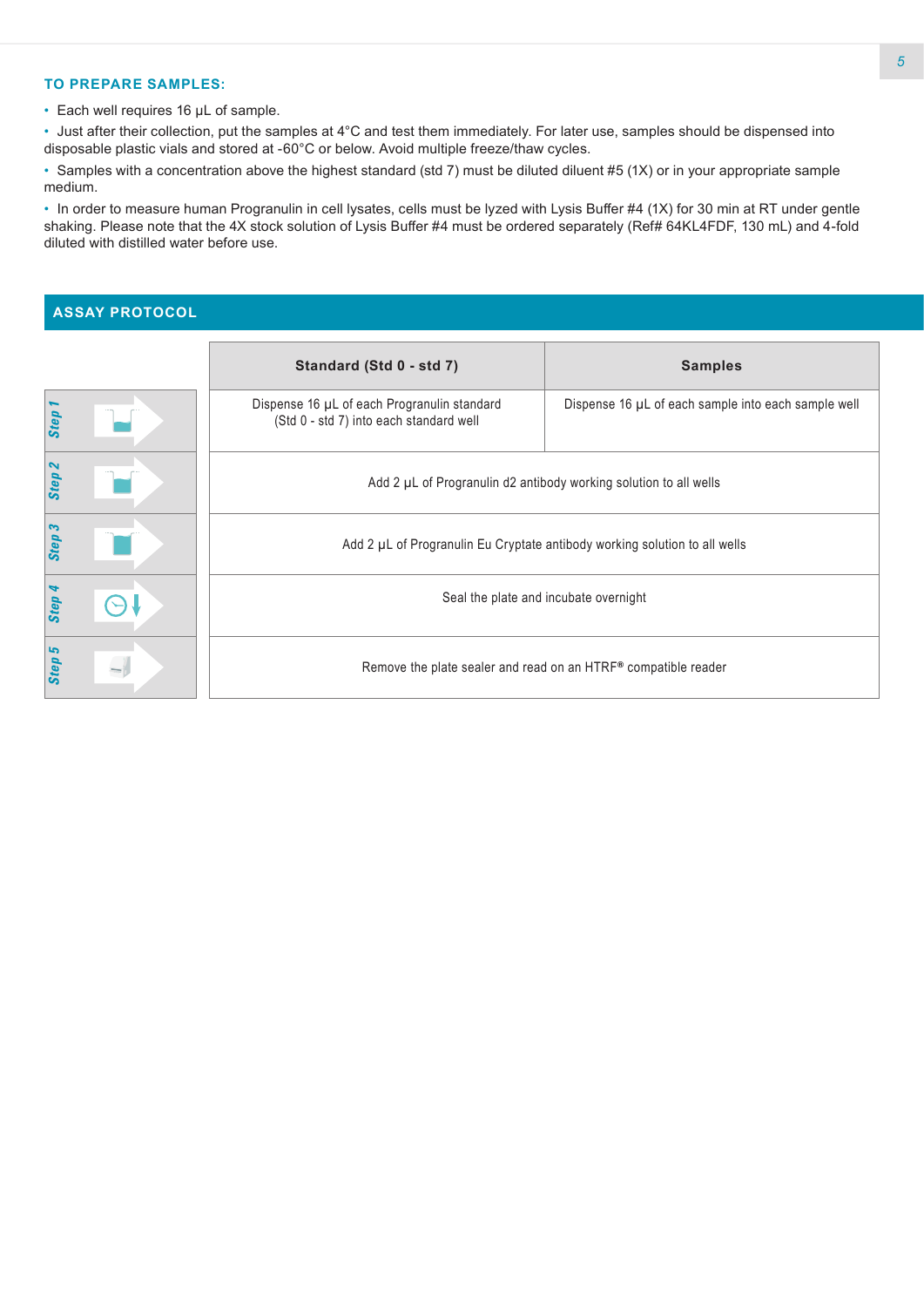|              | 1                                                   | $\overline{2}$ | 3              | 4                                                                                                                               | 5              | 6              |
|--------------|-----------------------------------------------------|----------------|----------------|---------------------------------------------------------------------------------------------------------------------------------|----------------|----------------|
|              | 16 µL Std 0 (Negative control)                      |                |                | 16 µL Sample 1                                                                                                                  |                |                |
| A            | 2 µL Progranulin-d2<br>2 µL Progranulin-Eu Cryptate | Repeat Well A1 | Repeat Well A1 | 2 µL Progranulin-d2<br>2 µL Progranulin-Eu Cryptate                                                                             | Repeat Well A4 | Repeat Well A4 |
|              | 16 µL Std 1                                         |                |                | 16 µL Sample 2                                                                                                                  |                |                |
| B            | 2 µL Progranulin-d2<br>2 µL Progranulin-Eu Cryptate | Repeat Well B1 | Repeat Well B1 | 2 µL Progranulin-d2<br>2 µL Progranulin-Eu Cryptate                                                                             | Repeat Well B4 | Repeat Well B4 |
|              | 16 µL Std 2                                         |                |                | 16 µL Sample 3                                                                                                                  |                |                |
| $\mathbf{C}$ | 2 µL Progranulin-d2<br>2 µL Progranulin-Eu Cryptate | Repeat Well C1 | Repeat Well C1 | 2 µL Progranulin-d2<br>2 µL Progranulin-Eu Cryptate                                                                             | Repeat Well C4 | Repeat Well C4 |
|              | 16 µL Std                                           |                |                | 16 µL Sample                                                                                                                    |                |                |
| D            | 2 µL Progranulin-d2<br>2 µL Progranulin-Eu Cryptate | Repeat Well D1 | Repeat Well D1 | 2 µL Progranulin-d2<br>2 µL Progranulin-Eu Cryptate                                                                             | Repeat Well D4 | Repeat Well D4 |
|              | 16 µLStd                                            |                |                | 16 µL Sample                                                                                                                    |                |                |
| E            | 2 µL Progranulin-d2<br>2 µL Progranulin-Eu Cryptate | Repeat Well E1 | Repeat Well E1 | 2 µL Progranulin-d2<br>2 µL Progranulin-Eu Cryptate                                                                             | Repeat Well E4 | Repeat Well E4 |
|              | 16 µL Std                                           |                |                | 16 µL Sample                                                                                                                    |                |                |
| F            | 2 µL Progranulin-d2<br>2 µL Progranulin-Eu Cryptate | Repeat Well F1 | Repeat Well F1 | 2 µL Progranulin-d2<br>2 µL Progranulin-Eu Cryptate                                                                             | Repeat Well F4 | Repeat Well F4 |
|              | 16 µL Std                                           |                |                | 16 µL Sample                                                                                                                    |                |                |
| G            | 2 µL Progranulin-d2<br>2 µL Progranulin-Eu Cryptate | Repeat Well G1 | Repeat Well G1 | 2 µL Progranul<br>2 µL Progranulin-L<br>date                                                                                    | Repeat Well G4 | Repeat Well G4 |
|              | 16 µL Std                                           |                |                | 1   2   3   4   $\sqrt{6}$   7   8   9   10   11   12   13   14   15   16   17   18   19   20   21   22   23   24<br>16 µ<br>A. |                |                |
| H            | 2 µL Progranulin-d2<br>2 µL Progranulin-Eu Cryptate | Repeat Well H1 | Repeat Well H1 | $2 \mu L \frac{B}{C}$<br>$\overline{\overline{\mathsf{D}}}$                                                                     |                |                |

G H I J K L M N O P Q